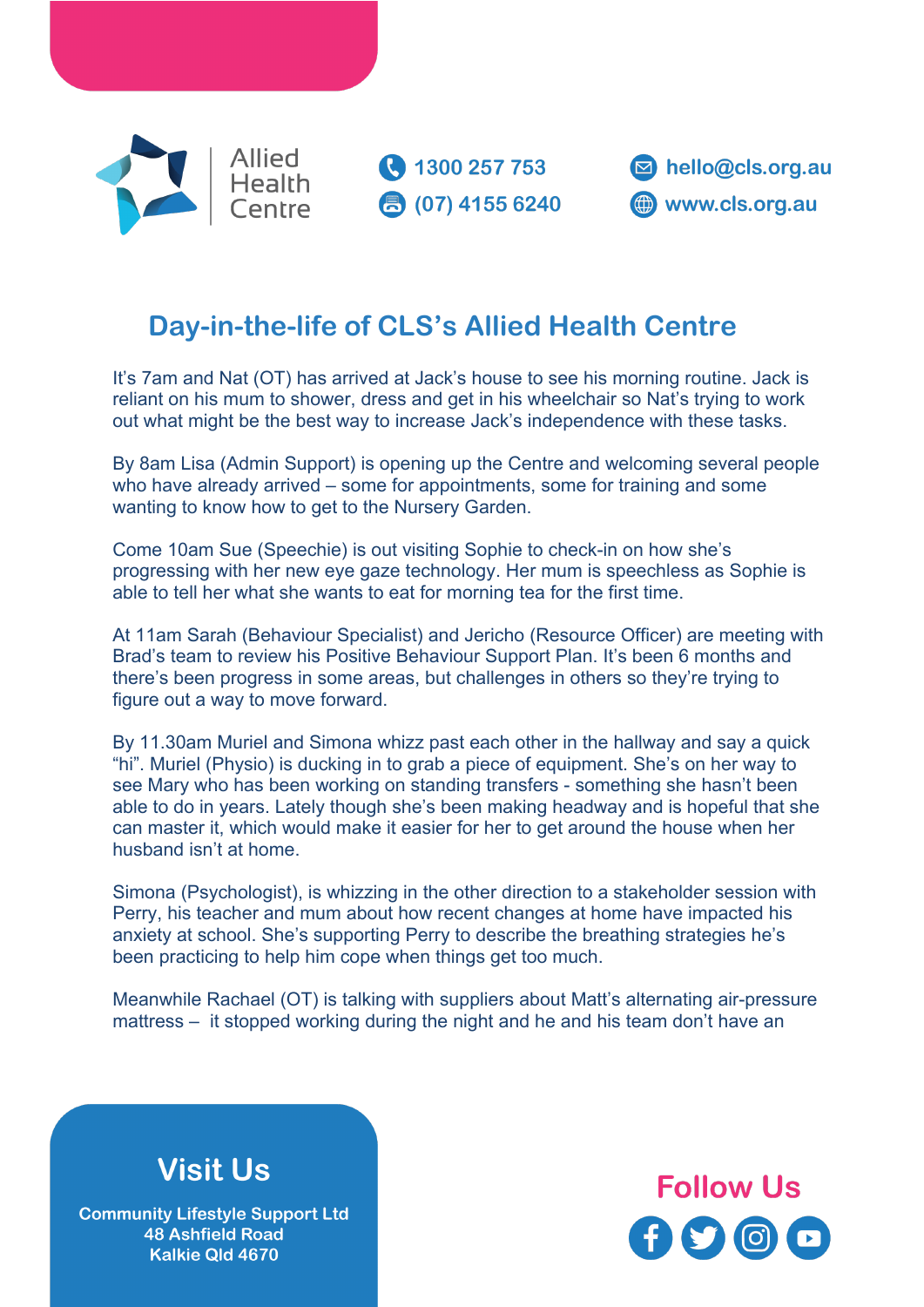

**1300 257 753 3** (07) 4155 6240



alternative mattress to use while it's repaired so Rachael is trying to secure a shortterm solution.

At 12pm there's a brief get together because it's cake day (Why? Because!). Multiple conversations are occurring as 15 or so people come in and out of the room, grabbing cake, complimenting the baker and filling each other in on bits and pieces of their day.

In the afternoon, a visiting orthotics company arrives: they're using the AHC to provide services, meaning the Centre is busier than usual. So Sandy (a Dietitian) is meeting with Viv in the Sensory Garden to discuss how her diet changes are going. Equine therapy is happening so they talk about the horses as they walk past and Sandy calls Joe over from Skills Campus so Viv can ask him some questions about the program.

Kellie (OT) waves as she passes them on her way into the Centre to say hi and grab a few things before heading to a series of home appointments where she'll be helping parent's set-up afternoon and evening routines for their kids. She'll be back in the morning to run Chicken Yoga – which is exactly as it sounds.

Meanwhile Kirsty (OT) is running around the Chicken Therapy Garden with Max and Oslo. Their session is part social skill building, part emotional regulation and all movement as neither particularly likes sitting still.

At 3.30pm Naomi (Behaviour Specialist) exclaims "done!" as she finishes a report for Justin who is in desperate need of suitable housing. Leaving her with 15minutes to gather a large assortment of sensory toys in a mystery box for Hamish who is singing as he meanders along the footpath for his session about feelings.

As they head into their room, Liz (Physio) is coming out of the training room after completing manual handling training. She's been left with a series of questions and follow-ups for various people who receive supports from CLS so she's heading over the Service Delivery team to prioritise and make an action plan.